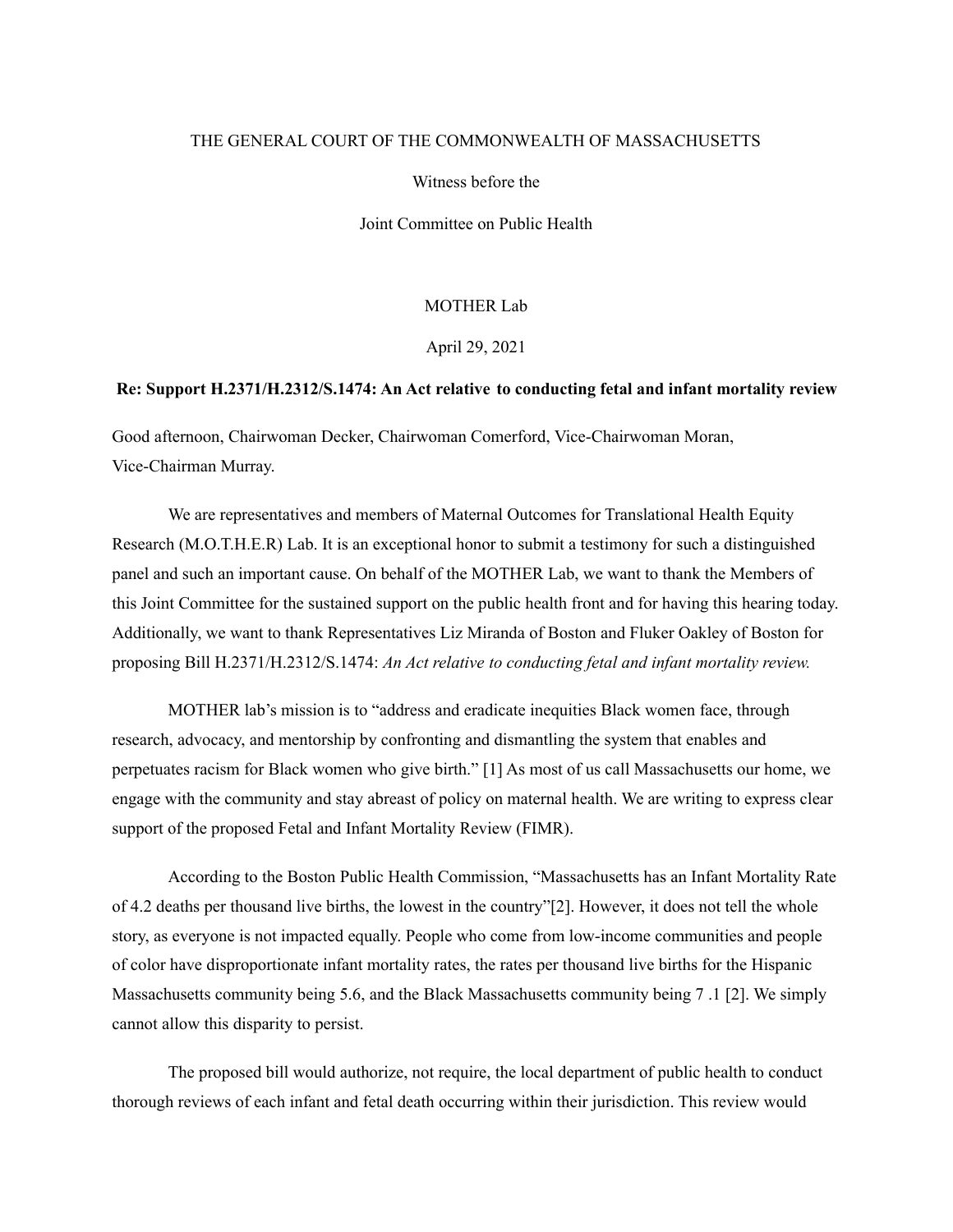provide background information on possible health determinants. Building solutions to this infant death disparity crisis starts with a complete and inclusive look at the underlying and systematic factors impacting the Massachusetts community and forming data-driven public health policy programs.

The FIMR gives the public health department the top-level perspective with the medical and state records, and the delicate and personal data from surveys collected by clinical experts through in-home meetings with mothers following the infant death. A fetal loss is a horrible tragedy that impacts the entire family, and the FIMR would be the first step in eradicating this experience in Massachusetts.

Massachusetts has made significant advances in reducing the overall rate of infant death, but this issue is far from solved and requires continued efforts. We are enormously grateful for the opportunity to raise awareness on this inequitable issue. We have brought light to the present issue: racial and socioeconomic infant death disparities, and a way forward: instating a statewide FIMR process to reduce this infant death rate. Massachusetts is at a critical juncture, with the opportunity to intervene and address this issue. Continued dedication to eradicating the preventable loss of infant life can and will help propel us into a more equitable and just Massachusetts.

Thank you, Chairwoman Decker, Chairwoman Comerford, Vice-Chairwoman Moran, Vice-Chairman Murray, and Members of the Committee.

### Signed,

### *MOTHER Lab*

Dr. Ndidiamaka Amutah-Onukagha Dr. Vanessa Nicholson Abena Asare Siwaar Abouhala Iman Ali Yoann Sophie Antoine Eimaan Anwar Elizabeth Bolarinwa Keri Carvalho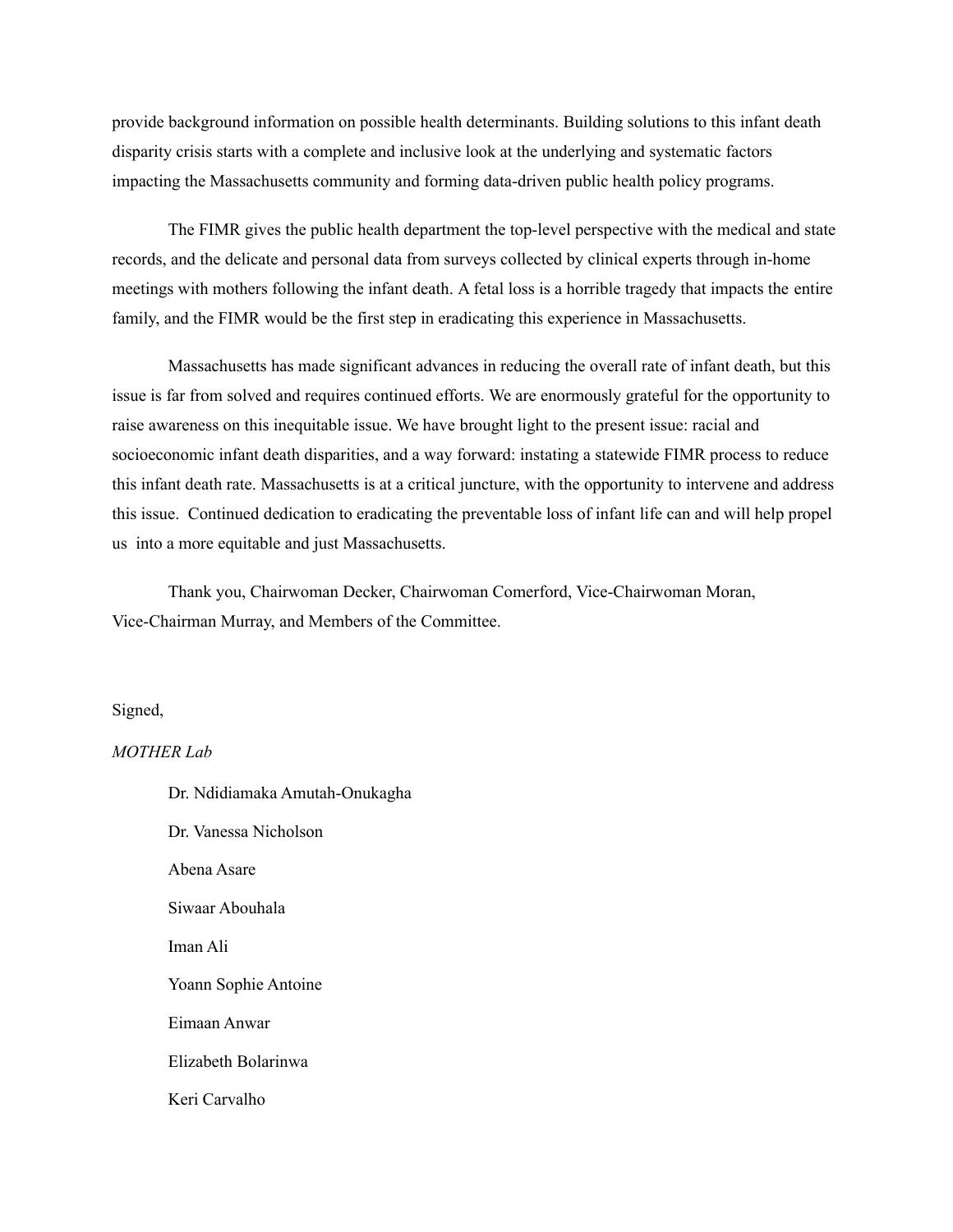Lauren Cohen Shubhecchha Dhaurali Ebunoluwa Falade Paige Feyok Leah Franklin Abibatu Giwa-Osagie Rachel Jackson Sereena Jivaj Anna Kheyfets Marwah Kiani Blessing Lawrence Dara Lewis Inricka Liburd Pegah Maleki Brenna Miller Allison Moky Nichole Moore Kelechi Offor Divine Ogieva Heather Olden Abibatu Osagie Mansi Rana Gabby Ruiz Radhika Sharma Shantiera Taylor Beverly Udegbe